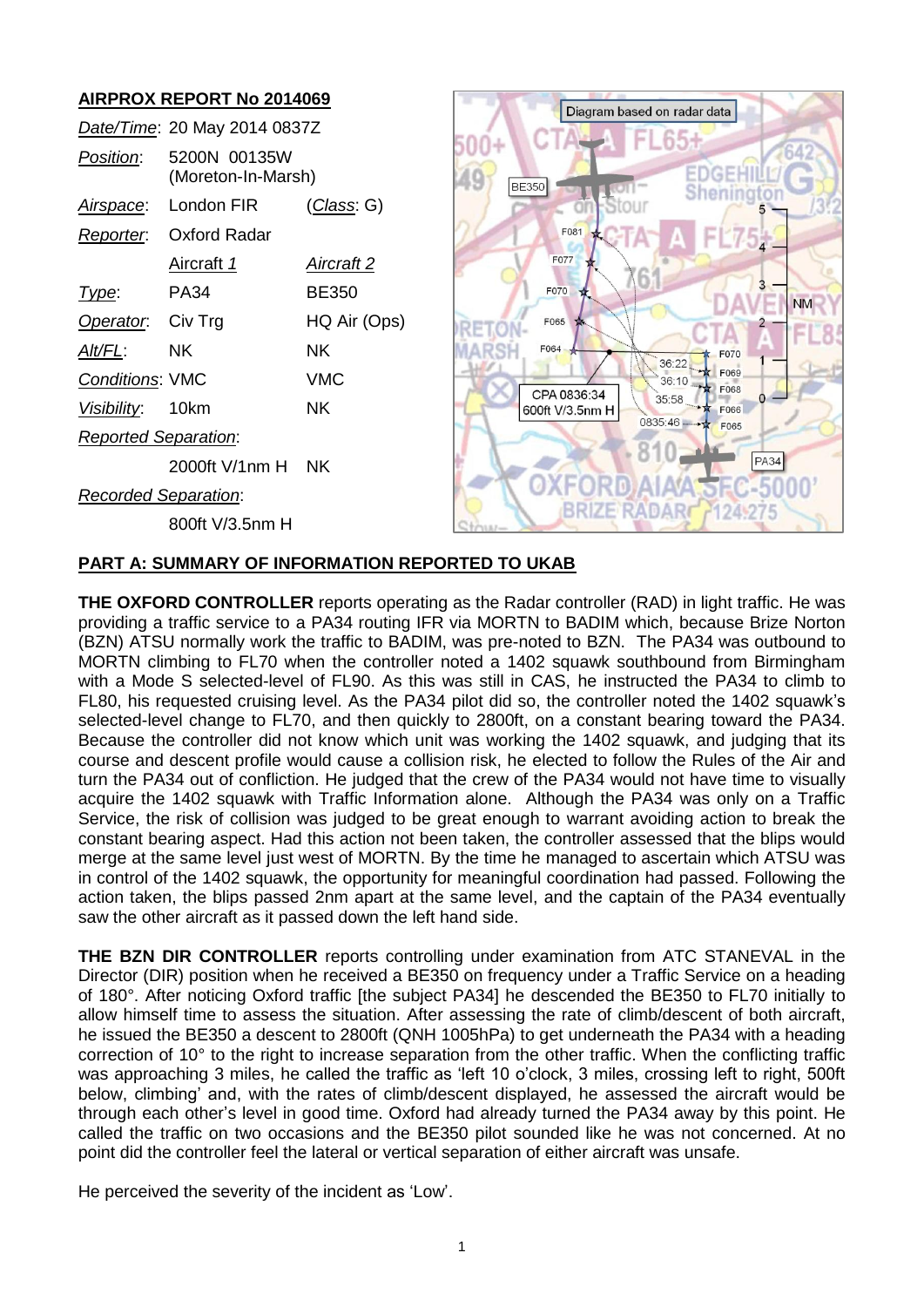**THE BZN SUPERVISOR** reports he was Supervisor of the watch during the period and had been asked to take a call from the Oxford RAD. Whilst they conversed, the SUP asked BZN DIR if there had been any issues with the descent of the BE350, to which he was informed that, other than a small turn correction and some Traffic Information, there was nothing to suggest a problem. Both aircraft where under the same service, had been called to each other and, with their respective predicted tracks, no threat was perceived. The SUP passed this information to the Oxford RAD. He also commented that both aircraft were in Class G airspace and that all relevant information had been passed. In addition to an experienced Approach controller, a member of the STANEVAL Team had been examining DIR and had made no comment upon any perceived threat to the Oxford departing traffic.

**THE PA34 PILOT** reports conducting an initial instrument rating test with IF screens in place. The white and blue aircraft lighting state was not reported. The SSR transponder was selected on, with Modes A, C and S; the aircraft was not fitted with ACAS or a TAS. The pilot was operating under IFR in VMC, in receipt of a Traffic Service from Oxford Radar. Airborne from Oxford en route to join controlled airspace at BADIM having been cleared to climb to FL80, the controller then instructed them to turn onto a northerly heading. This was done by the PF (the IR candidate). The controller later explained that the turn was against traffic he had observed on radar descending through their level, working another ATC unit. The pilot was given a position report on the other aircraft and managed to get a visual sighting on an aircraft that she assumed to be the conflicting traffic, in the left 7 o'clock position at a range of about 2nm, descending and heading south, presumably after CPA.

She did not make an assessment of the collision risk.

**THE BE350 PILOT** reports recovering to BZN. The white aircraft's lighting state was not reported. The aircraft was fitted with an SSR transponder (with Modes A, C and S selected) and with TCAS. The pilot was operating under VFR in VMC, in receipt of a Traffic Service from Brize Radar. The pilot stated that he was unaware of an Airprox event at the time of flight and was only made aware via email a few weeks later. He was therefore not able to report all details fully. At the time of the event he was carrying out one of three instrument approaches to RAF Brize Norton. He was not aware of any conflicting traffic and received neither a TCAS TA nor RA. No report of an Airprox being filed was passed to him through ATC after the flight.

He assessed the risk of collision as 'None'.

### **Factual Background**

The weather at BZN was recorded as follows:

METAR EGVN 200850Z 18006KT 9999 SCT022 SCT070 17/11 Q1005 WHT BECMG SCT025 BLU

A transcript of the BZN DIR RTF was provided, as follows:

| <b>From</b>  | To           | <b>Speech Transcription</b>                                        | <b>Time</b> | <b>Remarks</b> |
|--------------|--------------|--------------------------------------------------------------------|-------------|----------------|
| <b>BE350</b> | <b>DIR</b>   | Brize Approach good morning it's [BE350 C/S] in the descent flight | 0834:17     |                |
|              |              | level nine zero currently heading direct the Bravo Zulu November   |             |                |
| <b>DIR</b>   | <b>BE350</b> | [BE350 C/S] Director identified descending flight level nine zero  | 0834:23     |                |
|              |              | what type of service on leaving controlled airspace                |             |                |
| <b>BE350</b> | <b>DIR</b>   | Traffic service [BE350 C/S]                                        | 0834:28     |                |
| <b>DIR</b>   | <b>BE350</b> | [BE350 C/S] roger                                                  | 0834:31     |                |
| <b>DIR</b>   | <b>BE350</b> | [BE350 C/S] descend flight level seven zero                        | 0834:35     |                |
| <b>BE350</b> | <b>DIR</b>   | Descend flight level seven zero [BE350 C/S]                        | 0834:39     |                |
| <b>DIR</b>   | <b>BE350</b> | [BE350 C/S] confirm heading                                        | 0834:42     |                |
| <b>BE350</b> | DIR.         | Eh we're currently heading one eight zero [BE350 C/S] and we're    | 0834:44     |                |
|              |              | looking for vectors to the SRA                                     |             |                |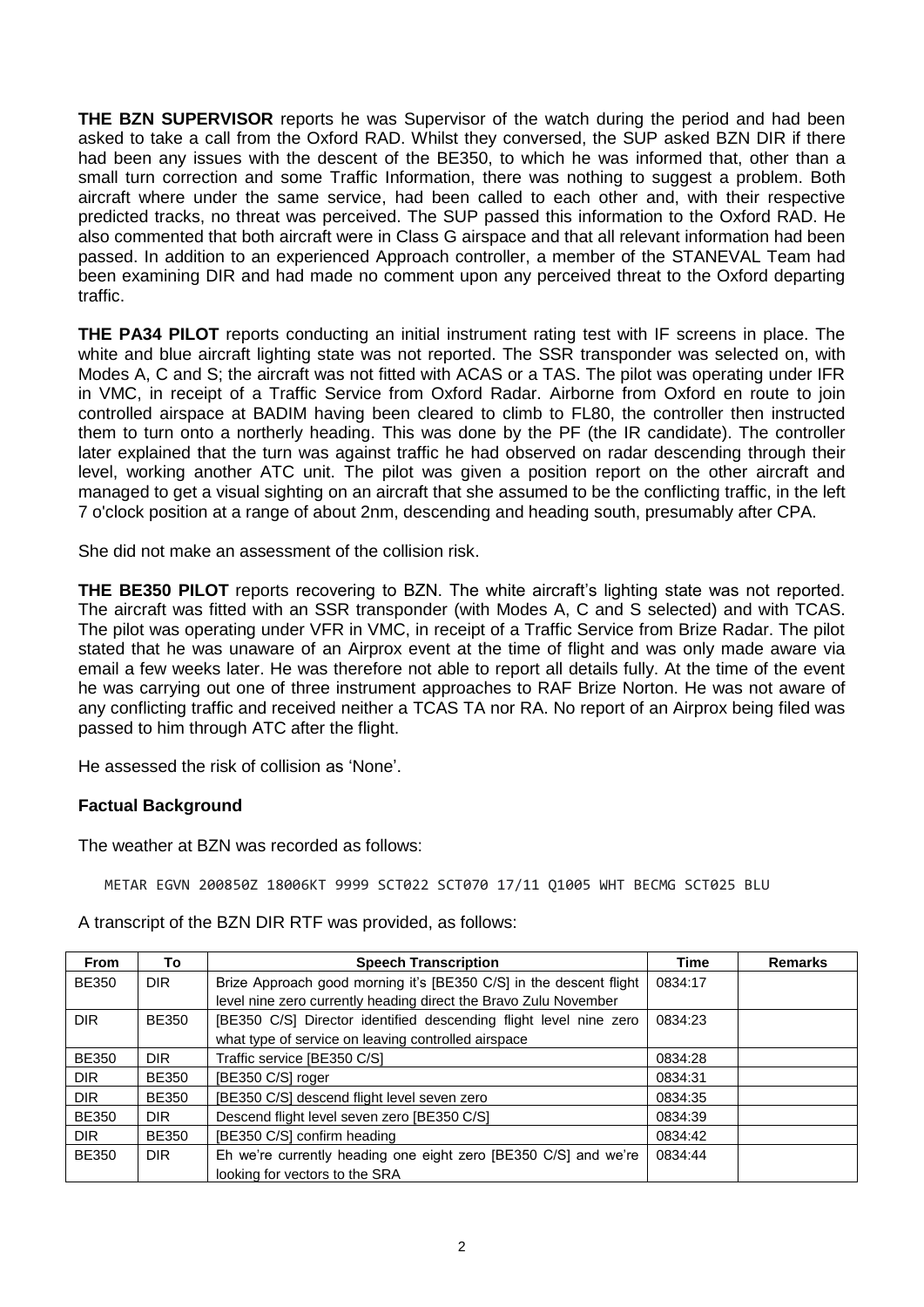| From         | To           | <b>Speech Transcription</b>                                                                               | <b>Time</b> | <b>Remarks</b>   |
|--------------|--------------|-----------------------------------------------------------------------------------------------------------|-------------|------------------|
| <b>DIR</b>   | <b>BE350</b> | [BE350 C/S] roger set Brize QNH one zero zero five descend to                                             | 0834:55     |                  |
|              |              | altitude two thousand eight hundred feet                                                                  |             |                  |
| <b>BE350</b> | <b>DIR</b>   | One zero zero five set descend to altitude two thousand eight<br>hundred [BE350 C/S]                      | 0835:01     |                  |
| <b>DIR</b>   | <b>BE350</b> |                                                                                                           | 0835:06     |                  |
|              | <b>DIR</b>   | [BE350 C/S] touchdown zone elevation two six six feet                                                     |             |                  |
| <b>BE350</b> |              | That's copied [BE350 C/S]                                                                                 | 0835:11     |                  |
| <b>DIR</b>   | <b>BE350</b> | [BE350 C/S] traffic left eleven o'clock eight miles crossing left right                                   | 0835:14     |                  |
|              |              | indicating two thousand six hundred feet above although climbing, if<br>not visual turn right ten degrees |             |                  |
| <b>BE350</b> | <b>DIR</b>   | Eh we're turning right head, eh, ten degrees to one nine zero now                                         | 0835:22     |                  |
|              |              | [BE350 C/S]                                                                                               |             |                  |
| <b>APP</b>   | Oxford       | <b>Brize Approach</b>                                                                                     | 0835:28     | Landline Call on |
|              | Radar        |                                                                                                           |             | APP consol       |
| Oxford       | <b>APP</b>   | Oxford Radar are you working the one four zero two North of Brize                                         | 0835:29     | Landline Call on |
| Radar        |              | by about fifteen miles                                                                                    |             | APP consol       |
| APP          | Oxford       | Do you want coordination?                                                                                 | 0835:33     | Landline Call on |
|              | Radar        |                                                                                                           |             | APP consol       |
| Oxford       | <b>APP</b>   | Eh well it was just against [PA34 C/S] climbing flight level eight zero                                   | 0835:34     | Landline Call on |
| Radar        |              | you're just about to come down on top of                                                                  |             | APP consol       |
| <b>APP</b>   | Oxford       | Em, I'll speak to Director you can coordinate if you wish                                                 | 0835:39     | Landline Call on |
|              | Radar        |                                                                                                           |             | APP consol       |
| Oxford       | <b>APP</b>   | Ok, thank you very much                                                                                   | 0835:41     | Landline Call on |
| Radar        |              |                                                                                                           |             | APP consol       |
| <b>APP</b>   | Oxford       | Standby                                                                                                   | 0835:42     | Landline Call on |
|              | Radar        |                                                                                                           |             | APP consol       |
| <b>DIR</b>   | <b>BE350</b> | [BE350 C/S] confirm P O B and do you have flight information code                                         | 0835:45     |                  |
|              |              | Lima                                                                                                      |             |                  |
| <b>APP</b>   | Oxford       | I'm afraid I can't, I can coordinate for you, what level are you                                          | 0835:43     | Landline Call on |
|              | Radar        | climbing to on with the [PA34 C/S]                                                                        |             | APP consol       |
| Oxford       | <b>APP</b>   | It was eh pre-noted out to you climbing to flight level eight zero                                        | 0835:46     | Landline Call on |
| Radar        |              | routing MORTN BADIM                                                                                       |             | APP consol       |
| <b>APP</b>   | Oxford       | Ok what type of service are you                                                                           | 0835:49     | Landline Call on |
|              | Radar        |                                                                                                           |             | APP consol       |
| <b>BE350</b> | <b>DIR</b>   | We have Lima copied with two P O B [BE350 C/S]                                                            | 0835:49     |                  |
| Oxford       | <b>APP</b>   | Eh, he was a Traffic Service for the moment but he is IFR                                                 | 0835:50     | Landline Call on |
| Radar        |              |                                                                                                           |             | APP consol       |
| <b>APP</b>   | Oxford       | Eh, ok so Traffic Service, our aircraft actually descending two                                           | 0835:53     | Landline Call on |
|              | Radar        | thousand eight hundred feet also under Traffic Service                                                    |             | APP consol       |
| <b>DIR</b>   | <b>BE350</b> | [BE350 C/S] squawk ident leaving controlled airspace traffic service                                      | 0835:56     |                  |
| Oxford       | <b>APP</b>   | Eh roger what aircraft type is he                                                                         | 0835:57     | Landline Call on |
| Radar        |              |                                                                                                           |             | APP consol       |
| <b>APP</b>   | Oxford       | He's a eh King Air                                                                                        | 0835:59     | Landline Call on |
|              | Radar        |                                                                                                           |             | APP consol       |
| Oxford       | <b>APP</b>   | Ok, roger                                                                                                 | 0836:00     | Landline Call on |
| Radar        |              |                                                                                                           |             | APP consol       |
| <b>BE350</b> | <b>DIR</b>   | Squawk ident traffic service [BE350 C/S]                                                                  | 0836:00     |                  |
| <b>APP</b>   | Oxford       | <b>Brize Approach</b>                                                                                     | 0836:01     | Landline Call on |
|              | Radar        |                                                                                                           |             | APP consol       |
| <b>DIR</b>   | <b>BE350</b> | [BE350 C/S] previously called traffic left ten o'clock three miles                                        | 0836:06     |                  |
|              |              | opposite direction indicating five hundred feet below climbing                                            |             |                  |
| <b>BE350</b> | <b>DIR</b>   | [BE350 C/S] looking                                                                                       | 0836:12     |                  |
| <b>DIR</b>   | <b>BE350</b> | [BE350 C/S] turn left heading one six zero degrees                                                        | 0836:25     |                  |
| <b>BE350</b> | <b>DIR</b>   | Left turn heading one six zero [BE350 C/S]                                                                | 0836:28     |                  |
| <b>DIR</b>   | <b>BE350</b> | [BE350 C/S] vectoring for PAR runway two six procedure minima                                             | 0837:15     |                  |
|              |              | seven two zero feet                                                                                       |             |                  |
| <b>BE350</b> | <b>DIR</b>   | Procedure minima seven seven zero to touch and join eh touch and                                          | 0837:22     |                  |
|              |              | go join the visual circuit                                                                                |             |                  |
| <b>DIR</b>   | <b>BE350</b> | [BE350 C/S] roger                                                                                         | 0837:28     |                  |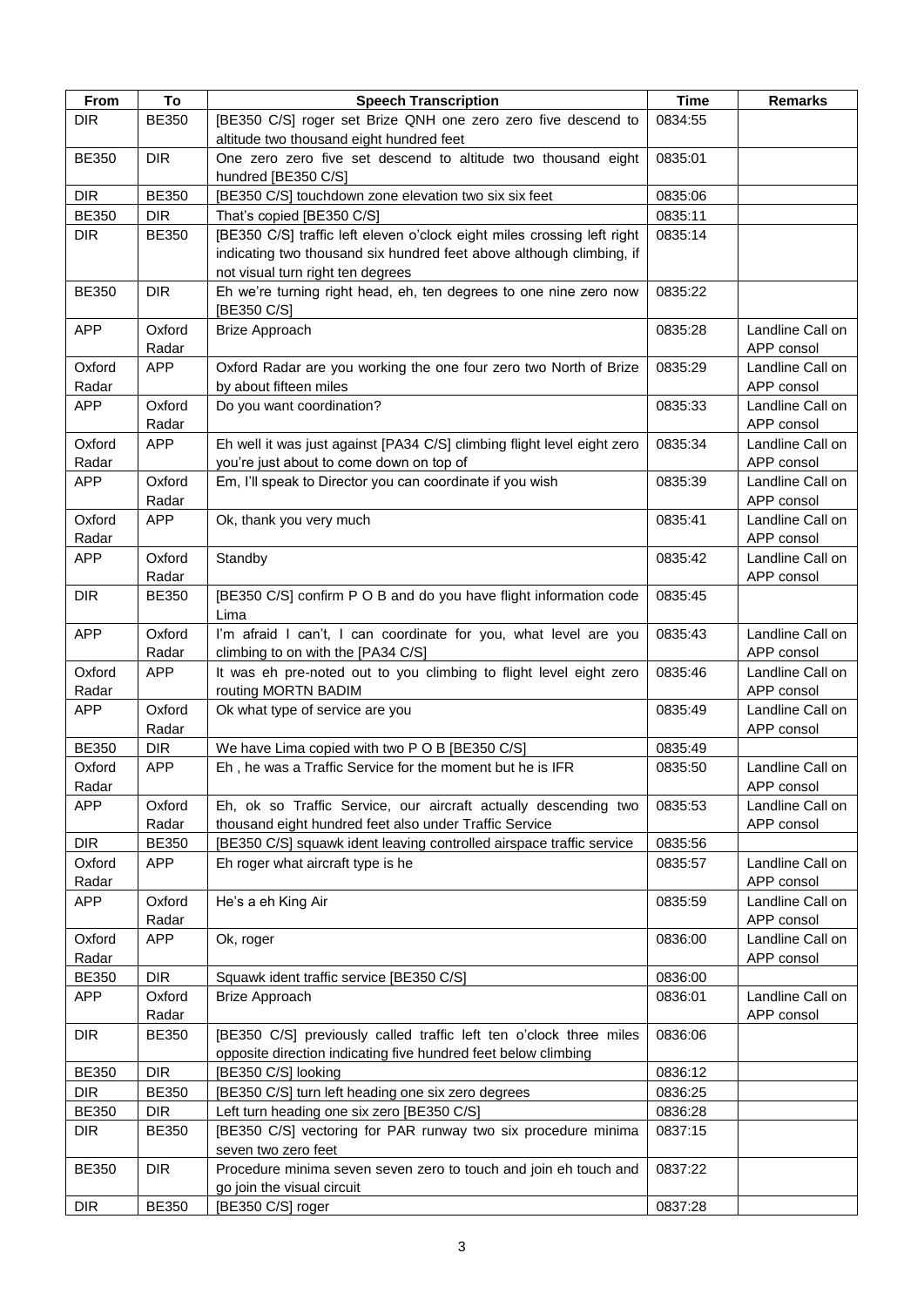### A transcript of the Oxford RAD RTF was provided as follows:

| From        | To                   | <b>Speech Transcription</b>                                                                                | <b>Time</b> | <b>Remarks</b> |
|-------------|----------------------|------------------------------------------------------------------------------------------------------------|-------------|----------------|
| <b>PA34</b> | Oxford               | Oxford Radar [PA34 C/S] passing one thousand seven hundred                                                 | 0829:45     |                |
|             | Radar                | feet, climbing to altitude five thousand feet, heading three one five                                      |             |                |
| Oxford      | <b>PA34</b>          | [PA34 C/S] Oxford Radar good morning identified, traffic service,<br>climb flight level seven zero         |             |                |
| Radar       |                      |                                                                                                            |             |                |
| <b>PA34</b> | Oxford               | Traffic Service, climb flight level seven zero [PA34 C/S]                                                  | 0830:00     |                |
|             | Radar                |                                                                                                            |             |                |
| Oxford      | <b>PA34</b>          | [PA34C/S] resume own navigation                                                                            | 0830:10     |                |
| Radar       |                      |                                                                                                            |             |                |
| <b>PA34</b> | Oxford<br>Radar      | Resume own navigation [PA34 C/S]                                                                           | 0830:15     |                |
| Oxford      | <b>PA34</b>          | [PA34 C/S] climb flight level eight zero                                                                   | 0834:35     |                |
| Radar       |                      |                                                                                                            |             |                |
| <b>PA34</b> | Oxford               | [PA34 C/S] climb flight level eight zero                                                                   |             |                |
|             | Radar                |                                                                                                            |             |                |
| Oxford      | <b>PA34</b>          | [PA34 C/S] turn right, I say again right, heading er three six er zero                                     | 0835:00     |                |
| Radar       |                      | degrees, there's traffic now north leaving controlled airspace                                             |             |                |
|             |                      | descending to flight level seven zero                                                                      |             |                |
| <b>PA34</b> | Oxford               | Turn right heading three six zero [PA34 C/S]                                                               |             |                |
|             | Radar                |                                                                                                            |             |                |
| <b>PA34</b> | Oxford               | Er [PA34 C/S] do you want us to stay on this heading and continue<br>the climb to flight level eight zero? |             |                |
| Oxford      | Radar<br><b>PA34</b> | [PA34 C/S] turn right heading er one eight zero degrees,                                                   | 0836:40     |                |
| Radar       |                      | unfortunately Brize have just brought er traffic out of the airway                                         |             |                |
|             |                      | descending straight through your level just turning you so it didn't hit                                   |             |                |
|             |                      | you                                                                                                        |             |                |
| <b>PA34</b> | Oxford               | Okay no problem we're er turning right heading one eight zero                                              |             |                |
|             | Radar                | [PA34 C/S]                                                                                                 |             |                |
| <b>PA34</b> | Oxford               | [PA34 C/S] we've seen the traffic going southbound now                                                     |             | Second voice   |
|             | Radar                | [PA34 C/S] roger just continue the right turn to keep you outside er                                       |             |                |
| Oxford      | <b>PA34</b>          | London controlled airspace                                                                                 | 0836:55     |                |
| Radar       |                      |                                                                                                            |             |                |
| <b>PA34</b> | Oxford<br>Radar      | Roger [PA34 C/S]                                                                                           |             | Original voice |
| Oxford      | <b>PA34</b>          | [PA34 C/S] resume own navigation, route direct BADIM                                                       | 0839:05     |                |
| Radar       |                      |                                                                                                            |             |                |
| <b>PA34</b> | Oxford               | Own navigation direct BADIM er [PA34 C/S]                                                                  |             |                |
|             | Radar                |                                                                                                            |             |                |

### **Analysis and Investigation**

# **CAA ATSI**

The PA34 pilot was operating under IFR on a local training flight from Oxford and was in receipt of a Traffic Service from Oxford RAD. The BE350 pilot was on a flight to RAF Brize Norton and was in receipt of a Traffic Service from Brize Radar. ATSI had access to reports from Oxford ATSU and both pilots, area radar recordings, together with RTF and transcripts of the Oxford Radar frequency.

At 0829:46, the PA34 pilot contacted Oxford RAD, passing 1700ft and climbing to 5000ft. The PA34 was identified by the Oxford RAD, a Traffic Service was agreed, and the pilot was instructed to climb to FL70. At 0834:46, the Oxford RAD instructed the PA34 pilot to climb to FL80, which was the pilot's requested cruising level. At this time, the BE350 was 11.5nm north of the PA34, on a reciprocal track. The BE350's Mode S selected flight level had previously displayed FL90; however, this changed to FL70. At 0835:00, the Oxford RAD instructed the PA34 pilot to turn right heading 360°, advising that there was traffic "*north leaving controlled airspace descending to flight level seven zero*" (see Figure 1).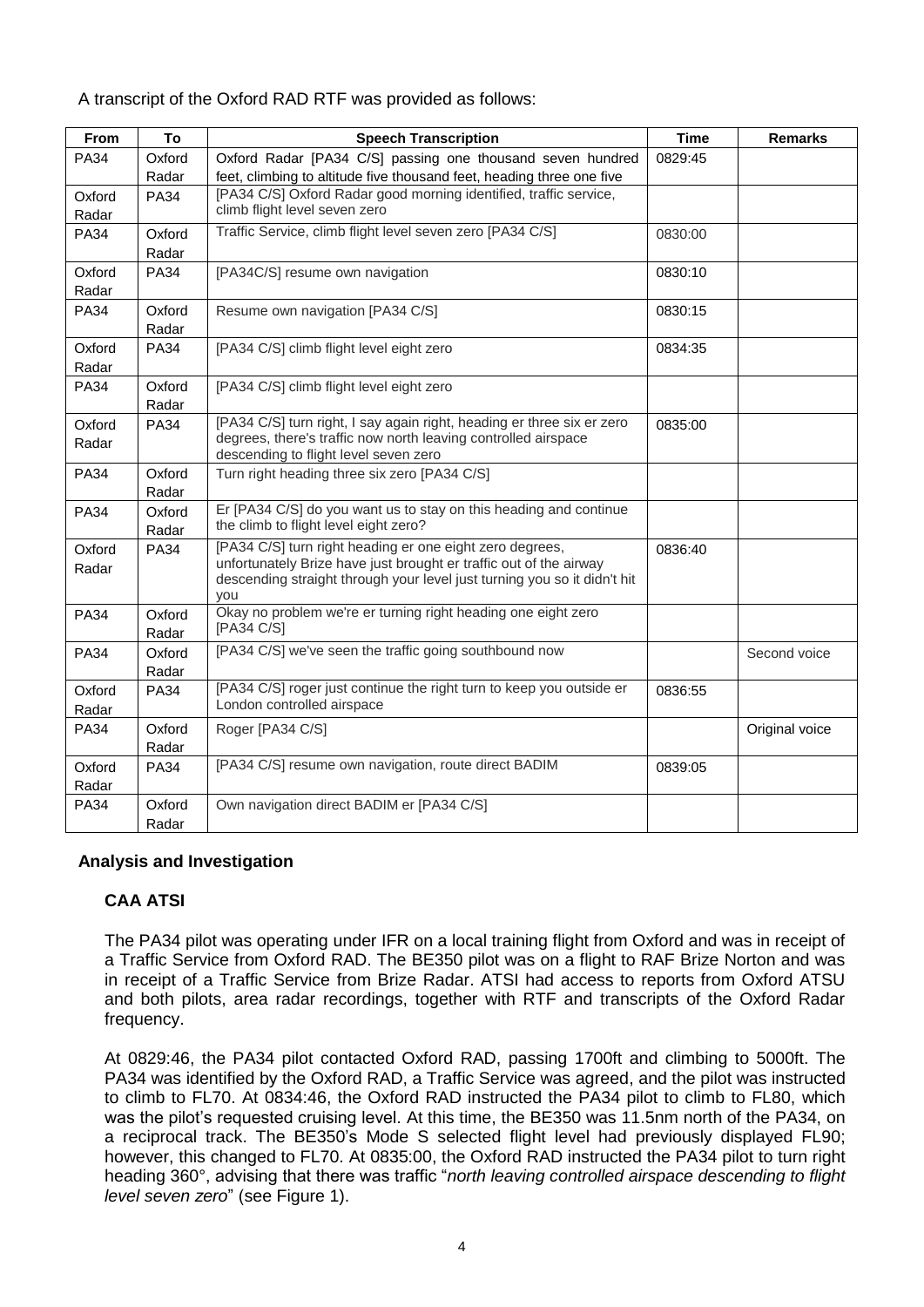

Figure 1

At 0835:23, the Oxford RAD initiated a phone-call to Brize Norton to co-ordinate the PA34 against the BE350. Brize advised Oxford that the BE350 was descending to 2800ft but specific agreement on a course of action between the two controllers was not reached.

The two aircraft passed each other at a range of 3.5nm and with vertical separation of 584ft at 0836:27 (see Figure 2). The PA34 pilot was subsequently given a heading of 180° to avoid entering controlled airspace without a clearance.



Figure 2

The report from the Oxford RAD stated that the PA34 was pre-noted to Brize ATSU. The Oxford RAD climbed the PA34 to FL80 because the Mode S selected level of the BE350 was indicating FL90. When the selected level of the BE350 changed to FL70 the controller judged that the course and descent profile of the BE350 posed a risk of collision with the PA34. The Oxford RAD turned the PA34 as he believed that the PA34 would not have time to visually acquire the BE350 with traffic information alone.

The Oxford RAD instructed the PA34 pilot to fly heading 360° to avoid confliction with the BE350. The PA34 pilot was in receipt of a Traffic Service at the time of the incident. Deconfliction advice is not provided under a Traffic Service and, although controllers may provide headings and/or levels for the purpose of positioning and/or sequencing, there is no requirement to achieve deconfliction minima and the pilot remains responsible for collision avoidance. In considering Duty of Care, the CAP774, UK Flight Information Services, Chapter 1, paragraph 1.3 states:

'The nature of the ATS task in uncontrolled airspace means that it is not possible to be totally prescriptive about all actions to be taken, particularly with regard to unknown traffic and the passing of advice and warnings on high risk conflictions to pilots who have requested Basic Service and Traffic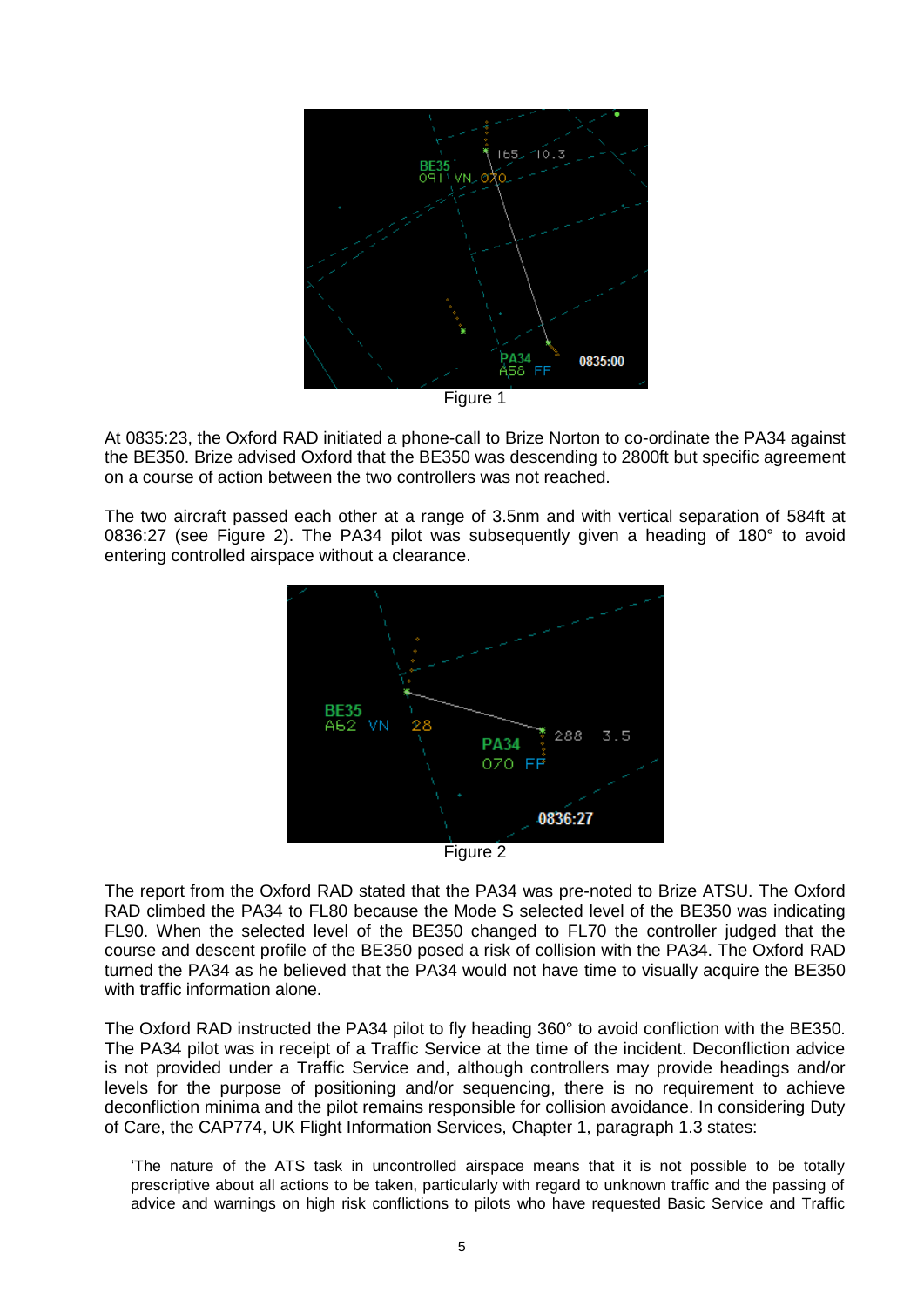Service. Consequently, there is a need for controllers/ FISOs to remain free to use their professional judgement to determine the best course of action for them to take for any specific situation.'

However, paragraph 1.9, Provision of ATS states:

'By incorporating elements of another ATS to that agreed, there is a danger that pilots will come to routinely expect those elements as a part of that ATS. This could lead to pilots requesting an inappropriate ATS for the flight profile or flight conditions in the future. Therefore, pilots should not expect, nor ask, controllers/ FISOs to provide any element of another ATS; likewise, controllers/FISOs should not offer nor provide elements of any other ATS.'

Although the Oxford RAD acted with the intention of preventing a confliction between the 2 aircraft, agreeing a course of action with the PA34 pilot following the issuance of Traffic Information, or providing a Deconfliction Service if the pilot requested it, may have allowed the Oxford RAD to resolve the confliction without blurring the terms of the service being provided.

#### **Military ATM**

The BE350 pilot called Brize at 0834:17, descending to FL90, heading direct to BZN; the controller descended the BE350 to FL70 at 0834:35 (see Figure 1).



Figure 1: Aircraft geometry at 0834:35 (King Air 1402; PA34 7744)

At 0834:55, with 10.6nm separation, the Brize controller provided further descent to 2,800ft on the Brize QNH, see Figure 2.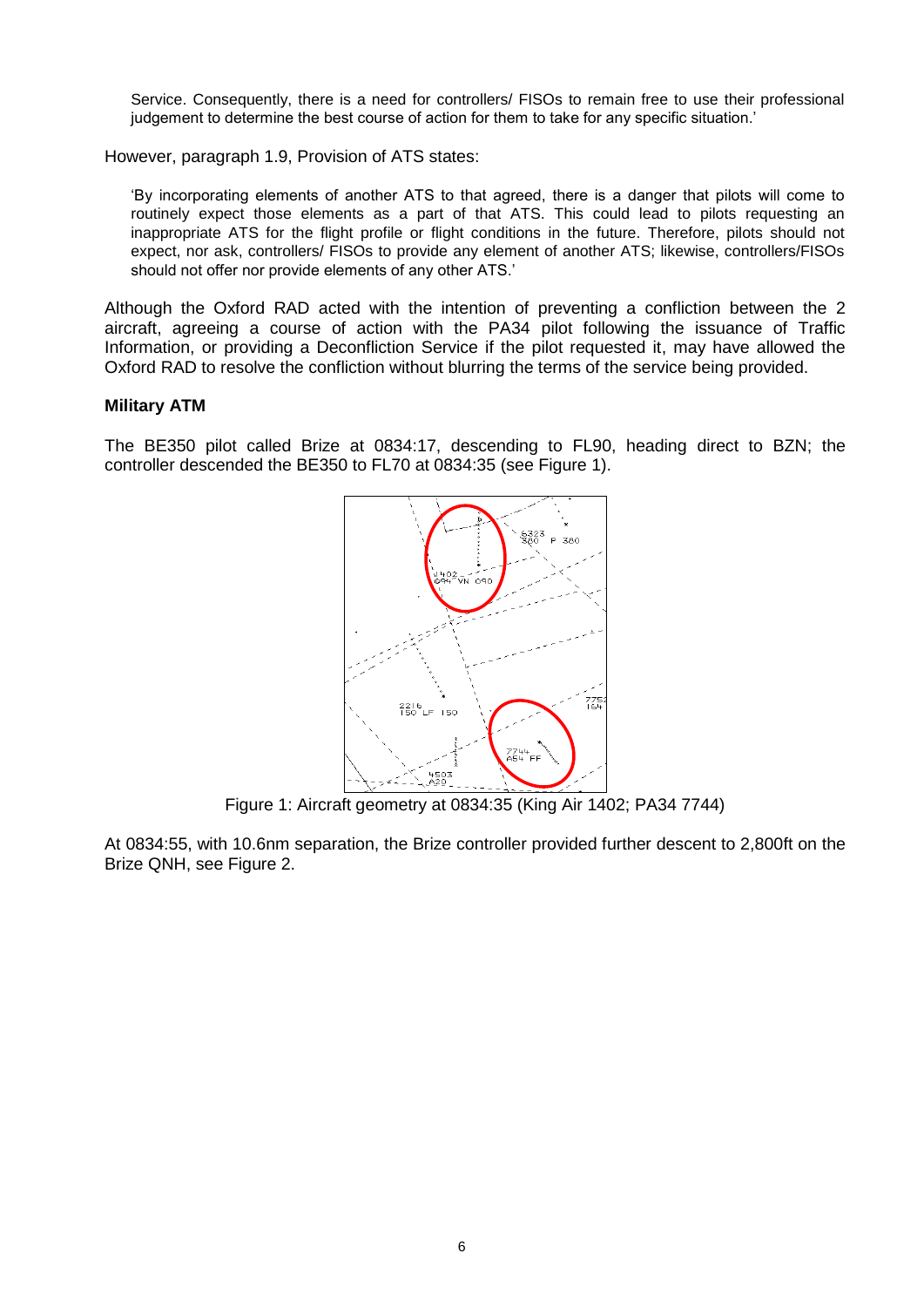

Figure 2: Aircraft geometry at descent point at 0834:55

Brize Director called Traffic Information at 0835:14, see Figure 3, "*traffic left eleven o'clock eight miles crossing left right indicating two thousand six hundred feet above…below climbing, if not visual turn right ten degrees*." The controller emphasized 'below' in his correction. The BE350 pilot was not visual and turned right 10° onto a heading of 190°.



Figure 3: Traffic Information at 0835:14

At 0835:28, the Oxford controller called to ask Brize Approach/Supervisor if they were controlling the BE350. At 0835:33, Brize asked, "Do you want coordination?". Oxford pointed out that the PA34 was climbing to FL80 and Approach asked Oxford to standby whilst Director was asked to answer the landline. Brize Director was transmitting to the BE350 pilot and Brize Approach continued to co-ordinate on Director's behalf. At 0835:43, Brize Approach asked what level the PA34 was climbing to and Oxford replied, "*It was pre-noted out to you climbing to FL80 routing Morton, BADIM."*, see Figure 4.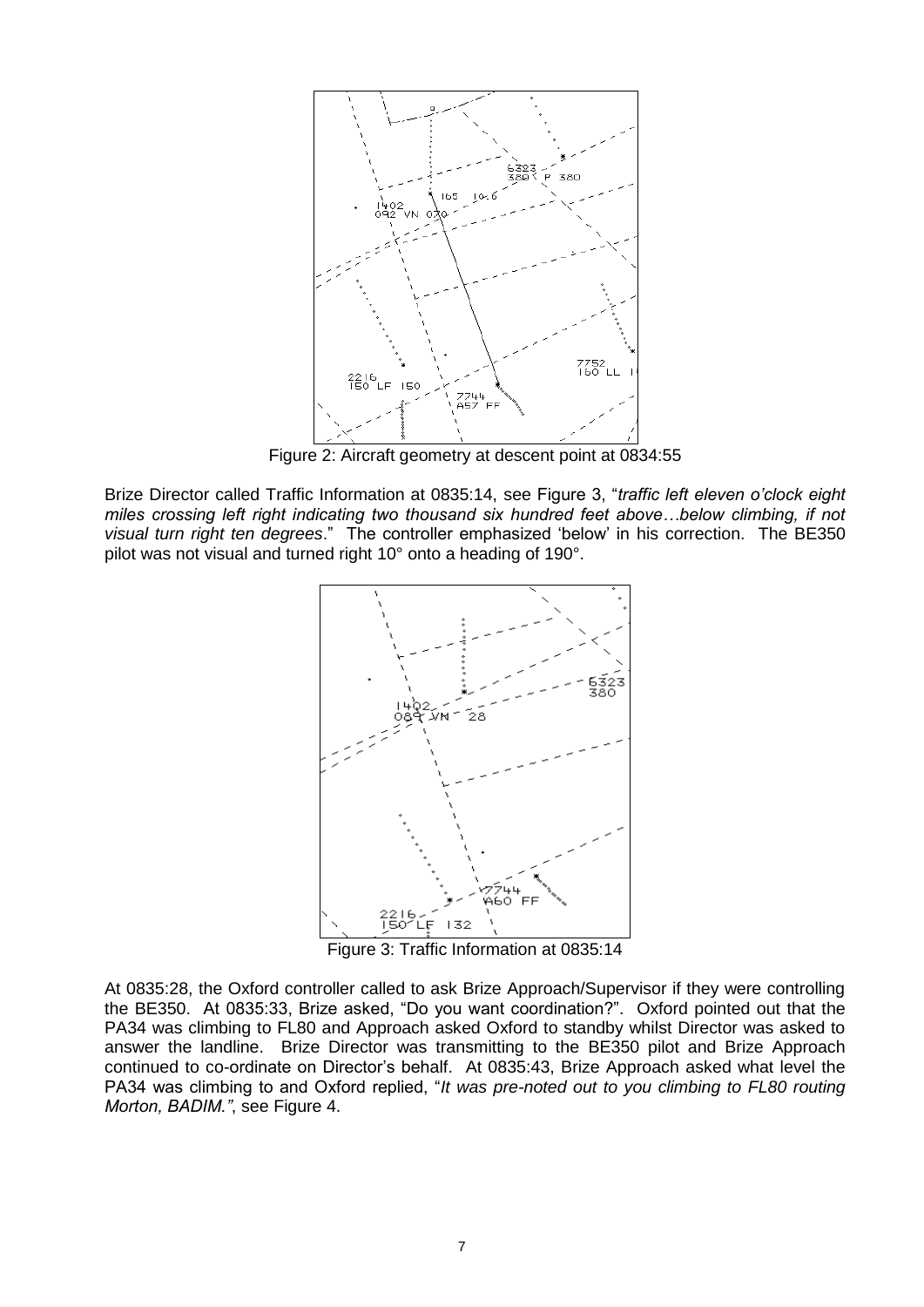

Figure 4: Aircraft geometry at 0835:43

Brize Approach asked what type of service the PA34 pilot was under and Oxford confirmed a Traffic Service but IFR. At 1835:53, Brize confirmed, "*ok, so Traffic Service, our aircraft actually descending 2,800 feet, also under Traffic Service*.", see Figure 5. At the same time, Brize Director had told the BE350 pilot that he was leaving controlled airspace and applied a Traffic Service.



Figure 5: Aircraft geometry at 0835:53

Oxford requested the Brize aircraft type and after confirmation that it was a BE350 there appeared to be no further discussion between controllers. At 0836:06, Brize Director called traffic as, "*previously called traffic left ten o'clock three miles opposite direction indicating five hundred feet below climbing*." Figure 6 shows the geometry at the time of the Traffic Information with 4.3nm lateral separation.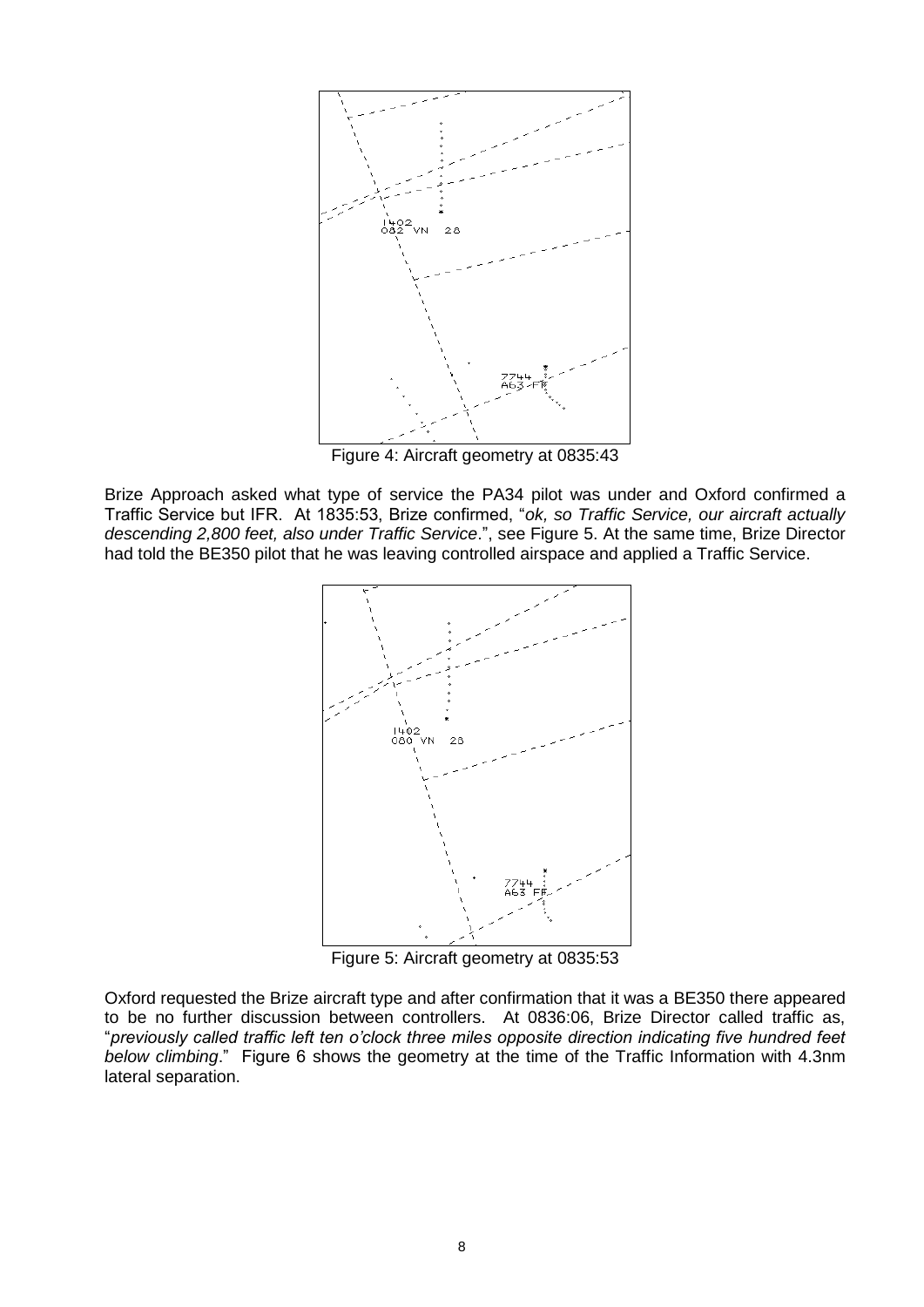

Figure 6: Traffic Information at 0836:06

The Brize Director provided a vector of 160° at 0836:25, see Figure 7. The CPA occurred between 0836:28 and 0836:36 with 3.5nm lateral separation and 800ft vertical separation.



Figure 7: Aircraft geometry at 0836:25

The barriers that exist to prevent mid-air collisions worked on this occasion to provide 3.5nm separation in Class G airspace to aircraft under a Traffic Service. Brize called Traffic Information twice and provided a vector; Oxford provided Traffic Information and a vector to the PA34 pilot flying under IFR. Both pilots had information on other airspace users and did not require an upgrade to a Deconfliction Service. TCAS was fitted to the BE350 but it is believed that the respective aircraft did not approach close enough to trigger a TA or RA. The Brize Supervisor took the landline call from Oxford RAD. Director commented that both aircraft were under a Traffic Service, not on converging tracks, and no threat was perceived. The Supervisor added that an experienced Approach room, including the STANEVAL examiner, had not made comment on a perceived threat to the traffic.

# **UKAB Secretariat**

Both pilots shared an equal responsibility to avoid collision and not to fly into such proximity as to create a danger of collision<sup>1</sup>, which they achieved. The aircrafts' flight paths did not converge after the Oxford controller's instruction to turn right on to north, nor could the subsequent geometry be considered as 'Head-on'. Of note, the radar replay pictures in this report are taken from area radar

 $\overline{a}$  $1$  Rules of the Air 2007 (as amended), Rule 8 (Avoiding aerial collisions) and as reflected in Military Flying Regulations